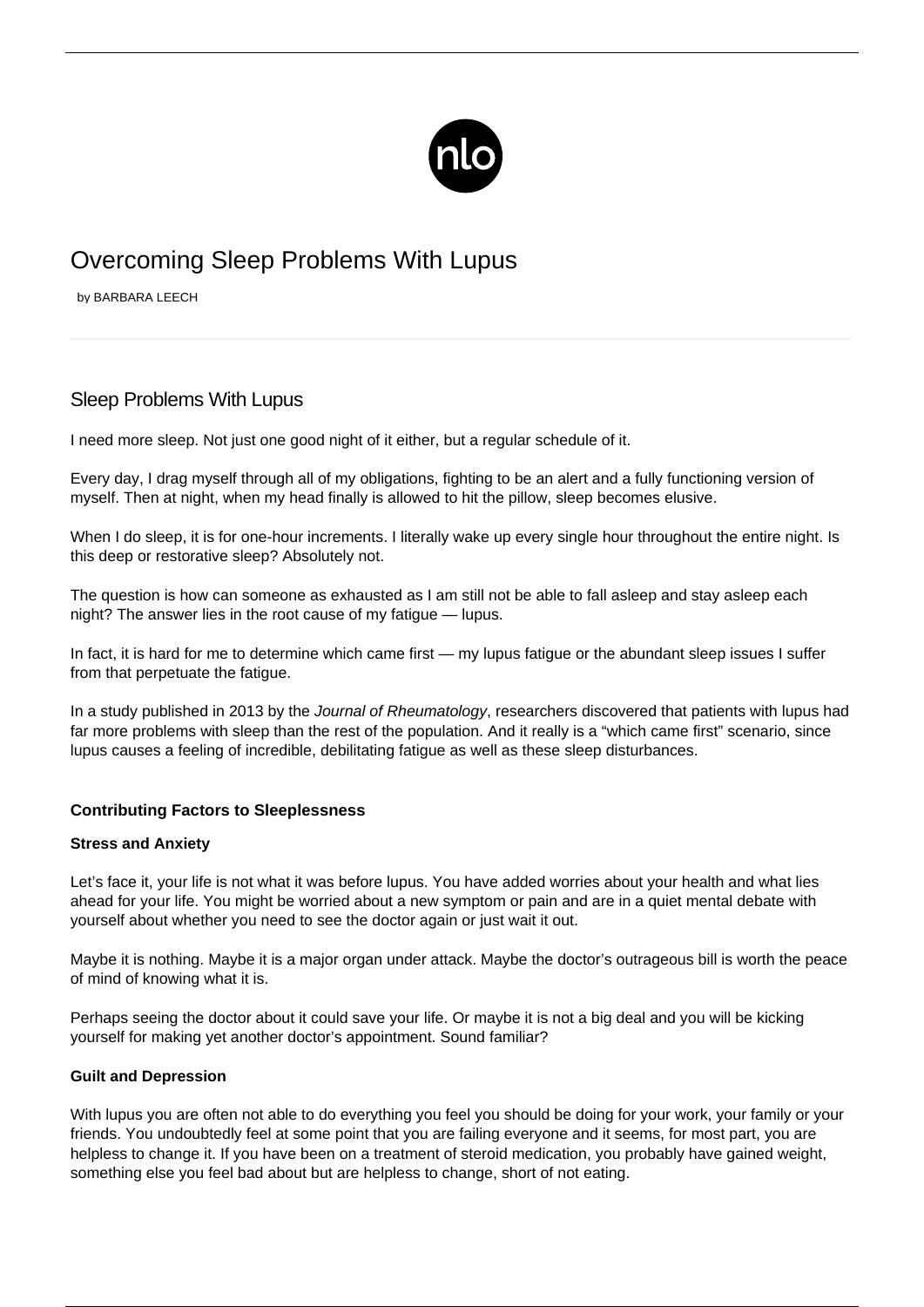[Lupus depression](/lupus-depression/) and guilt can greatly affect your ability to sleep. When you combine the fact that lupus can cause depression along with logical solid reasons to be depressed, it is amazing it is not worse than it is.

#### **Medications**

Steroid medications cause us lupus warriors to feel anxious, revved up and in general, unable to fall asleep and stay asleep. They can cause severe headaches as well, which disturb your ability to fall asleep because of the pain.

#### **Accompanying Conditions**

Many people who have lupus also have fibromyalgia, restless leg syndrome, autoimmune thyroid disease and sleep apnea, according to experts at the Mayo Clinic. As these conditions combine, they are quite the foe to a good night's sleep. Patients often awaken tired even though they seem to get plenty of sleep, or they experience restless sleep or insomnia.

Experts believe that patients with more than one of the sleep-affecting conditions rarely reach the deep restorative stage of sleep that is needed.

Next page: tips for improving your sleep problems with lupus.

#### **The Effects of Poor Sleep**

So how desperately do those of us with lupus need a good night's sleep? The answer is disturbing.

Sleep deprivation can be harmful to the immune system. Research from the National Institute of Neurological Disorders and Stroke shows that neurons within the body that control sleep interact closely with the immune system.

The tiredness caused by the flu is evidence of this. Basically any sort of infectious disease tends to make the body feel sleepy.

This is believed to be caused by "cytokines," chemicals that your immune system produces while it is fighting infection. These natural body chemicals are strong inducers of sleep, which is your body's way of conserving energy and other resources that the immune system needs to mount an attack against an invader.

With lupus, our immune system is always in attack mode, so that natural chemical is being produced for us on a regular basis, particularly during a flare.

I for one know that I need more sleep than I am getting. I am in a constant battle for clarity of thought, my memory is horrible, and at times I feel close to drifting off to dreamland while sitting up. I fear that my driving is impaired because it feels like I am in slow motion at times.

Quite simply, something has got to give. I have been heading to bed shortly after I tuck the kids in for the night, but if I then cannot fall and stay asleep, it does little good. My doctor has prescribed something for sleep, which I reluctantly am going to try simply because I realize I am not winning this battle on my own.

#### **Tips for Improving Sleep**

- **Have a nighttime schedule:** I try and head to bed at about the same time each night and get up at about the same time each morning. Though I love to try and catch up on sleep, sleeping in on weekends seems to make it harder for me to wake up early on Monday morning.
- **Relax before bed:** Avoiding any screen time before bed can help sleep. Reading is a great relaxing